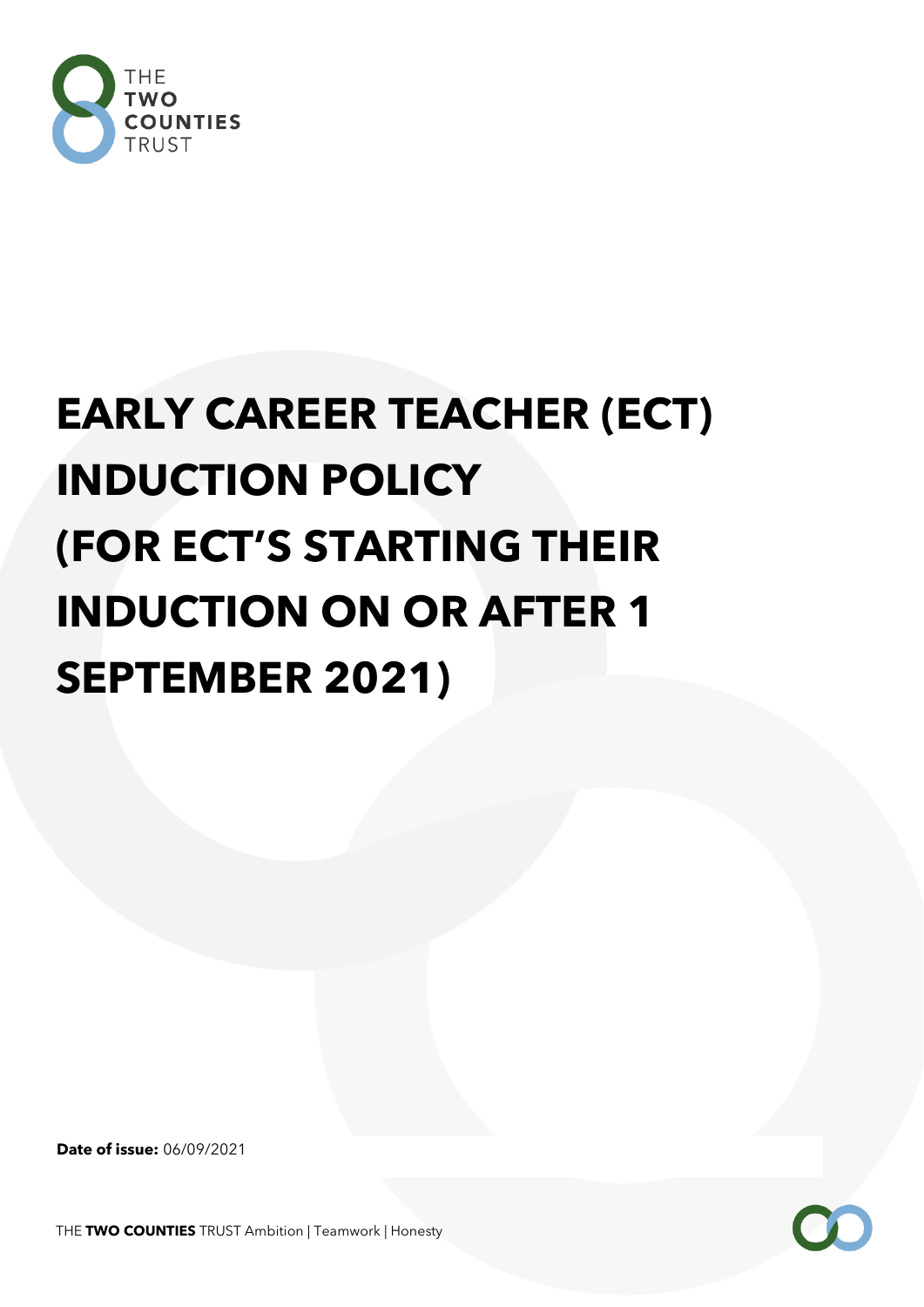# **1. Aims**

The Two Counties Trust (TTCT) aims to:

- Run an ECT induction programme that meets all the statutory requirements underpinned by the early career framework (ECF) from 1 September 2021
- Provide ECTs with a supportive environment that develops them and equips them with the tools to be effective and successful teachers
- Make sure all staff understand their role in the ECT induction programme

## **2. Newly qualified teacher (NQT) induction transitional arrangements**

This policy applies to ECTs who start their induction **on or after 1 September 2021**.

NQTs who have started but not completed their induction **before 1 September 2021** will continue to follow their individual school/college NQT induction policy. This should be made available on the school/college website. They have until 1 September 2023 to complete their induction within 3 terms (a single academic year) as outlined in previous NQT induction guidance. Where possible, at the discretion of the headteacher and appropriate body, the school/college will also provide them with:

- An ECF-based induction for the remainder of the NQT's 1-year induction
- An induction mentor for the remainder of the NQT's 1-year induction

If they don't complete their induction by 1 September 2023, they will be required at this point to switch to the full ECT induction for the remainder of their induction period. Time already spent in induction will count towards the 2 year ECT induction period.

## **3. Legislation and statutory guidance**

This policy is based on:

- The Department for Education's (DfE's) statutory guidance [Induction for early career teachers \(England\)](https://www.gov.uk/government/publications/induction-for-early-career-teachers-england) from 1 September 2021
- Th[e Early career framework reforms](https://www.gov.uk/government/collections/early-career-framework-reforms)
- [The Education \(Induction Arrangements for School Teachers\) \(England\) Regulations 2012](http://www.legislation.gov.uk/uksi/2012/1115/contents/made)
- The 'relevant standards' referred to below are the [Teachers' Standards](https://www.gov.uk/government/publications/teachers-standards).

This policy complies with our funding agreement and articles of association.

#### **4. The ECT induction programme**

TTCT induction programme will be underpinned by the ECF, enabling ECTs to understand and apply the knowledge and skills set out in the ECF.

Prior to the ECT serving their induction, the headteacher and appropriate body must agree that the post is suitable.

For a full-time ECT, the induction period will typically last for 2 academic years. Part-time ECTs will serve a full-time equivalent. Up to one term of continuous employment may count towards completion of the induction period.

TTCT programme is quality assured by either Nottinghamshire Local Authority or Derbyshire Local Authority; the 'appropriate body' for each school/college.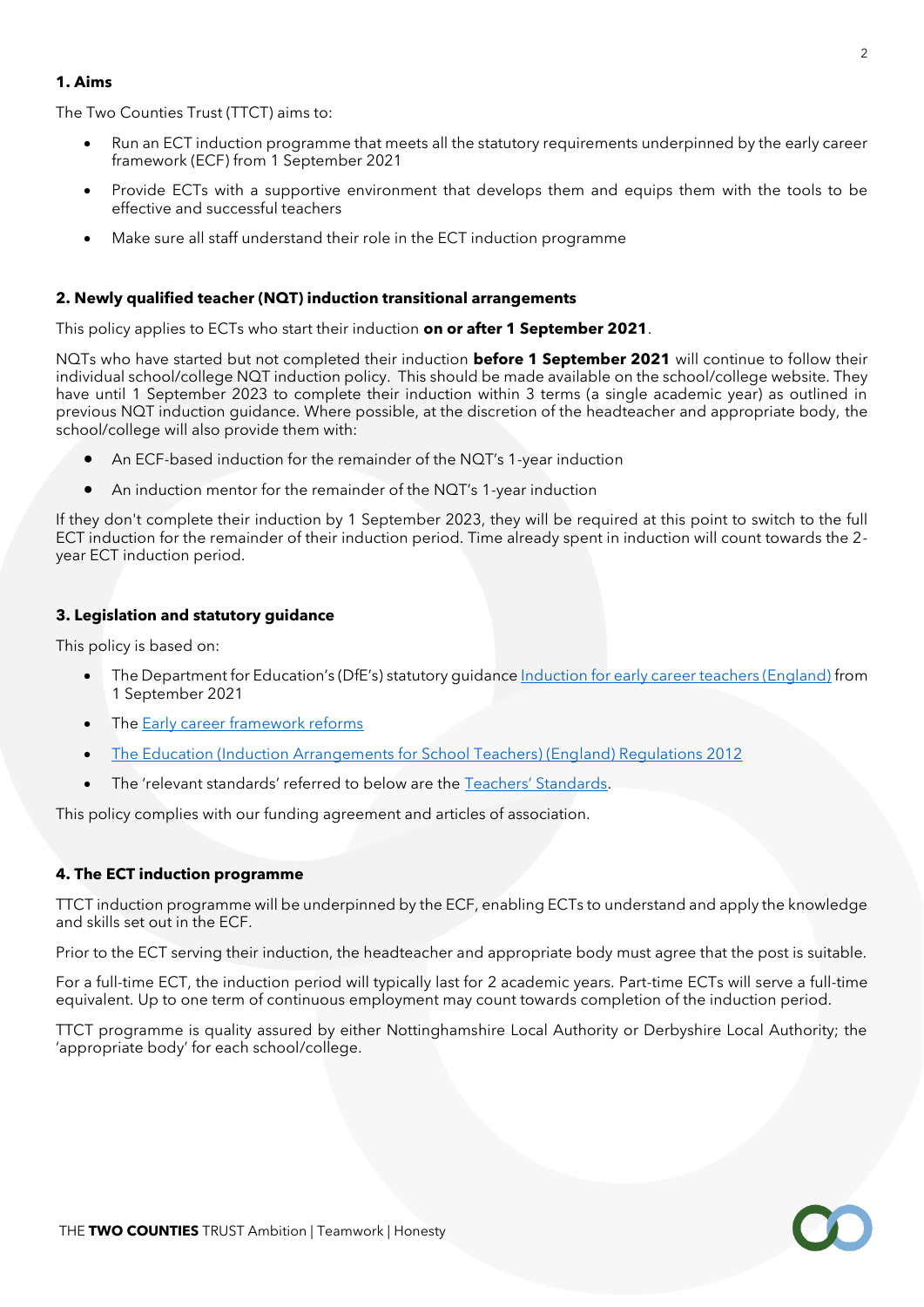# **4.1 Posts for induction**

Each ECT will:

- Be provided with the necessary employment tasks, experience and support to enable them to demonstrate satisfactory performance against the relevant standards throughout, and by the end of, the induction period
- Have an appointed induction tutor, who will have qualified teacher status (QTS)
- Have an appointed induction mentor, who will have QTS
- Have a reduced timetable to allow them to undertake activities in their induction programme; in their first year, this will be no more than 90% of the timetable of our existing teachers on the main pay range, 38 lesson per fortnight, and in their second year, this will be no more than 95% of the timetable of our existing teachers on the main pay range, 40 lessons per fortnight.
- Regularly teach the same class or classes
- Take part in similar planning, teaching and assessment processes to other teachers working in similar posts
- Not be given additional non-teaching responsibilities without appropriate preparation and support
- Not have unreasonable demands made upon them, including cover
- Not normally teach outside the age range and/or subjects they have been employed to teach
- Not be presented with unreasonably demanding pupil discipline problems on a day-to-day basis

# **4.2 Support for ECTs**

We support ECTs with:

- Their designated induction tutor, who will provide day-to-day monitoring and support, and co-ordinate their assessments
- Their designated induction mentor, who will provide regular structured mentoring sessions and targeted feedback
- Observations of their teaching at regular intervals, and follow-up discussions with prompt and constructive feedback
- Regular professional reviews of their progress, to take place termly (except in terms where formal assessment is held), at which their induction tutor will review objectives and revise them in relation to the relevant standards and their current needs and strengths
- Chances to observe experienced teachers, either within the school or at another school with effective practice

# **4.3 Assessments of ECT performance**

Formal assessment meetings will take place in the final term of the ECT's first year (term 3) and the final term of their second year (term 6) and will be carried out by the induction mentor.

These meetings will be informed by clear and transparent evidence gathered from progress reviews during the preceding assessment period and drawn from the ECT's work as a teacher and from their induction programme. Copies of the evidence will be provided to the ECT and the appropriate body.

After each formal assessment meeting, a formal assessment report will be completed that clearly shows how the ECT is performing against the relevant standards. The headteacher will also recommend to the appropriate body in the final assessment report at the end of the programme as to whether the ECT's performance is satisfactory against the relevant standards.

The ECT will add their own comments, and the formal assessment report will be signed by the headteacher, induction tutor and the ECT.

A copy of the formal assessment report will then be sent to the appropriate body. The final assessment report will be sent within 10 working days of the meeting, for the appropriate body to make the final decision on whether the ECT has passed their induction period.



THE **TWO COUNTIES** TRUST Ambition | Teamwork | Honesty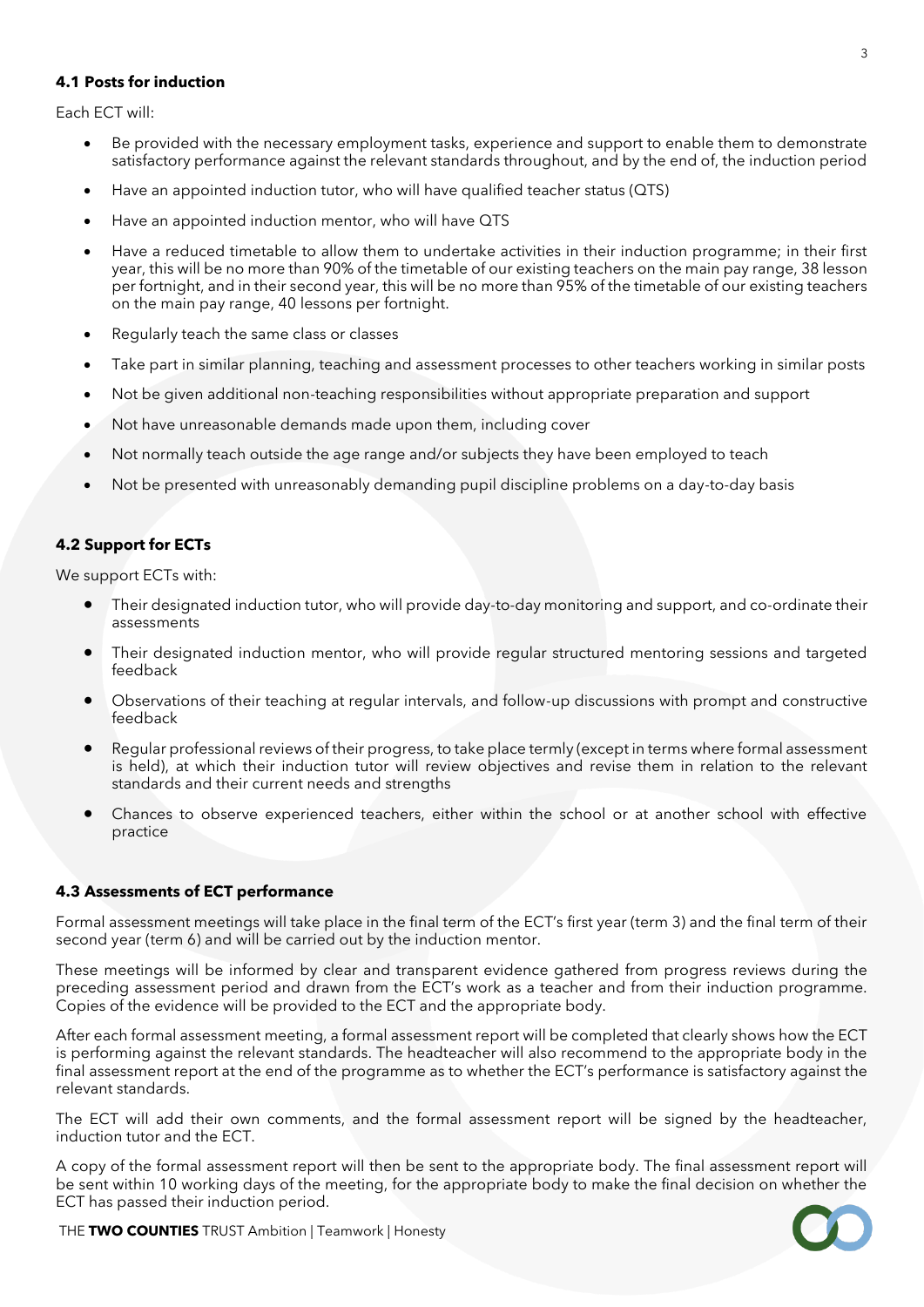In the event that the ECT leaves this post after completing one term or more but before the next formal assessment would take place, the induction tutor or headteacher should complete an interim assessment to ensure that the ECT's progress and performance since the last assessment is captured.

## **4.4 At-risk procedures**

If it becomes clear during a termly progress review or at the first formal assessment point that the ECT is not making sufficient progress, additional monitoring and support measures will be put in place immediately, meaning:

- Areas in which improvement is needed are identified
- Appropriate objectives are set to guide the ECT towards satisfactory performance against the relevant standards
- An effective support programme is put in place to help the ECT improve their performance

The progress review record or formal assessment report will be shared with the appropriate body, alongside the support plan, for it to review.

If there are concerns about the ECT's progress during their subsequent progress reviews or formal assessment, as long as it is not the final formal assessment, the induction tutor or headteacher will discuss this with the ECT, updating objectives as necessary and revising the support plan for the next assessment period.

## **5. Roles and responsibilities**

## **5.1 Role of the ECT**

The ECT will:

- Provide evidence that they have QTS and are eligible to start induction
- Meet with their induction tutor at the start of the programme to discuss and agree priorities, and keep these under review
- Agree with their induction tutor how best to use their reduced timetable allowance and guarantee engagement with their ECF-based induction
- Provide evidence of their progress against the relevant standards
- Participate fully in the monitoring and development programme
- Participate in scheduled classroom observations, progress reviews and formal assessment meetings
- Agree with their induction tutor the start and end dates of the induction period, and the dates of any absences from work during the period
- Keep copies of all assessment reports

#### **When the ECT has any concerns**, they will:

- Raise these with their induction tutor as soon as they can
- Consult with their contact at the appropriate body at an early stage if there are difficulties in resolving issues with their induction tutor or within the school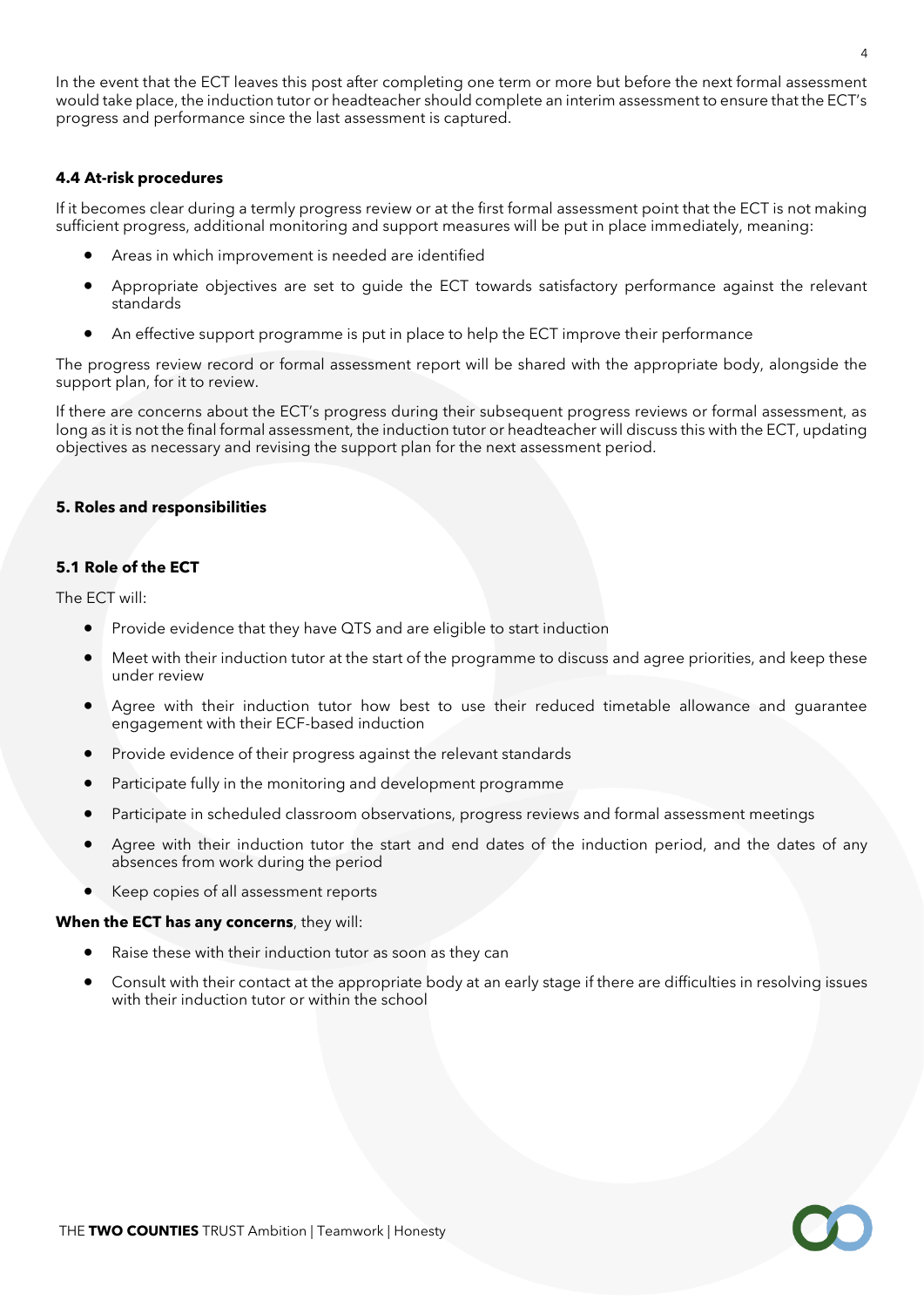# **5.2 Role of the headteacher**

The headteacher will:

- Check that the ECT has been awarded QTS and whether they need to serve an induction period
- Agree, in advance of the ECT starting, who will act as the appropriate body
- Notify the appropriate body when an ECT is taking up a post and undertaking induction
- Make sure the ECT's post is suitable according to statutory guidance (see section 4.1 above)
- Make sure the induction tutor is appropriately trained and has sufficient time to carry out their role effectively
- Make sure the induction mentor is appropriately trained and has sufficient time to carry out their role effectively
- Make sure an appropriate ECF-based induction programme is in place
- Make sure the ECT's progress is reviewed regularly, including through observations and feedback of their teaching
- Make sure that formal assessments are carried out and reports completed and sent to the appropriate body
- Maintain and keep accurate records of employment that will count towards the induction period
- Make sure that all monitoring and record keeping is done in the least burdensome and most streamlined way
- Make the governing board aware of the support arrangements in place for the ECT
- Make a recommendation to the appropriate body on whether the ECT's performance against the relevant standards is satisfactory
- Participate in the appropriate body's quality assurance procedures of the induction programmes
- Keep all relevant documentation, evidence and forms on file for 6 years

#### **5.3 Role of the induction tutor**

- The induction tutor will:
- Provide guidance and effective support to the ECT (with the appropriate body where necessary)
- Provide an in-school induction programme that will develop the ECT and fit in the context of the school
- Carry out regular progress reviews throughout the induction period
- Undertake 2 formal assessment meetings during the induction period, coordinating input from other colleagues as appropriate
- Carry out progress reviews in terms where a formal assessment doesn't occur
- Inform the ECT following progress reviews of their progress against the relevant standards, and share records with the ECT, headteacher and relevant body
- Inform the ECT during the formal assessment meeting of the judgements to be recorded on their formal assessment record and invite the ECT to add their own comments
- Make sure that the ECT's teaching is observed, and feedback is provided
- Make sure the ECT is aware of how they can raise concerns about their induction programme or their personal progress, both within and outside of the school
- Take prompt, appropriate action if the ECT appears to be having difficulties
- Make sure that all monitoring and record keeping is done in the least burdensome way, and that ECTs are not asked for any evidence that requires the creation of new work